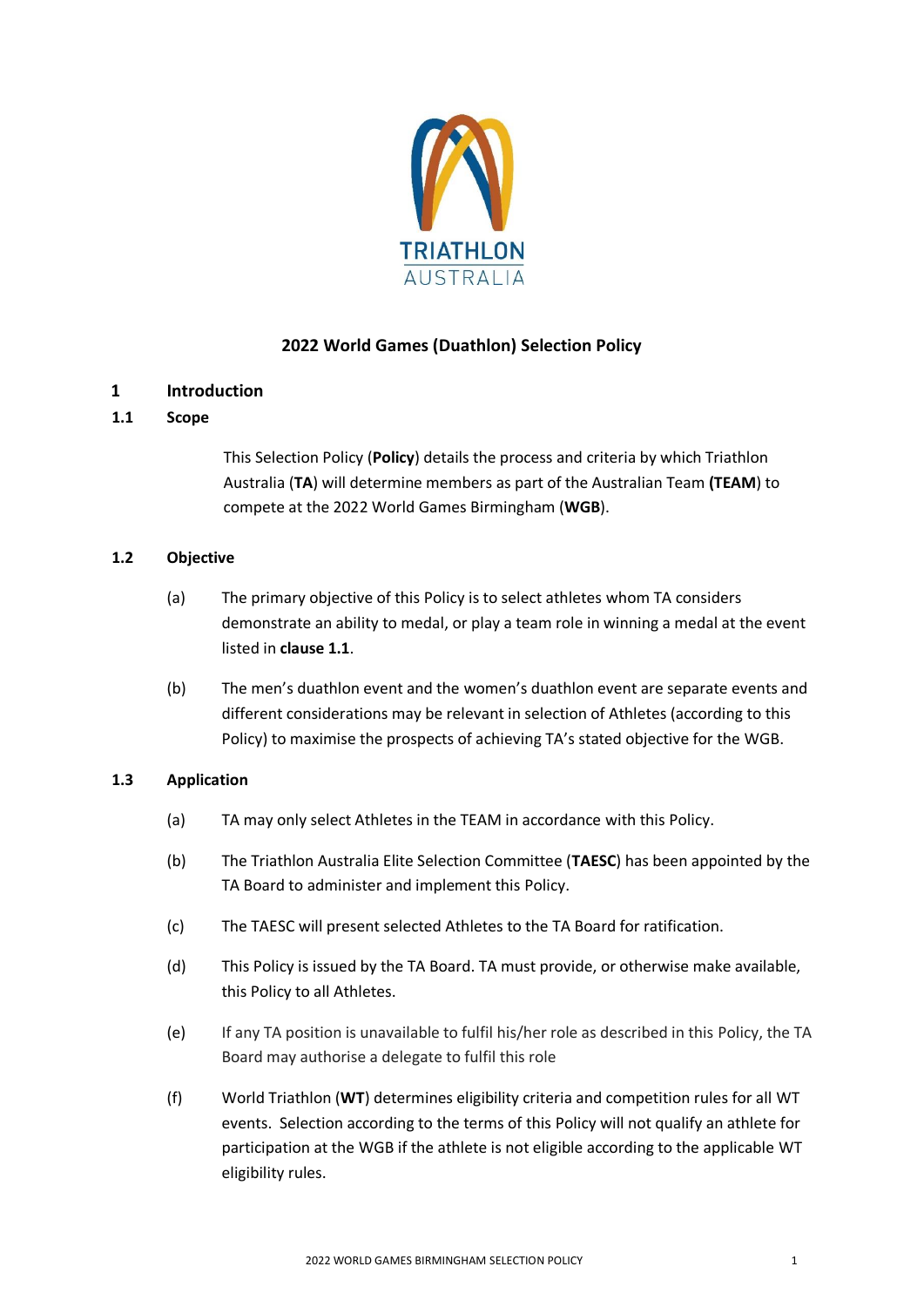(g) Under the current rules, entry to the WGB is accepted only through nomination from the National Federation, being TA.

## **2 Eligibility**

TA will not select an Athlete unless, as at the Selection Date, TA is satisfied on reasonable grounds that the Athlete:

- (a) is a current member of TA;
- (b) meets the eligibility requirements for citizenship as determined by the Australian Government;
- (c) satisfies all WT Rules;
- (d) is not serving any current sanctions; and
- (e) if requested by the National Performance Director (**NPD**), agree to and sign the 2022 TA Athlete Agreement prior to confirmation of acceptance of TEAM selection.

If there is any doubt regarding eligibility to compete for Australia, Athletes must contact the Chief Executive Officer (**CEO**) of TA for clarification.

#### **3 Qualification of Athlete Quota Positions**

- **3.1** TA may only select Athletes to the TEAM where, under the WT [Qualification System,](https://www.triathlon.org/uploads/docs/Qualification-System-duathlon-world-games-20200128.pdf) WT has awarded TA Athlete quota positions.
- **3.2** TA may not select more Athletes than are permitted under the WT Qualification System.
- **3.3** Neither this Policy, nor WT require TA to select the maximum number of athletes to the TEAM for the WGB.
- **3.4** Neither this Policy, nor WT require TA to select any athletes to the TEAM for the WGB.

## **4 Selection Process**

- **4.1** For the purposes of selection for the TEAM, athletes may only be considered for selection via discretionary selection:
	- (a) In exercising its discretion in selecting positions on the TEAM, the TAESC may (in its absolute discretion) consider any matter it deems relevant in meeting the primary objective outlined in **clause 1.2**. The TAESC may consider performances in races up to and including **13 March 2022.** This discretion is absolute and need not be exercised.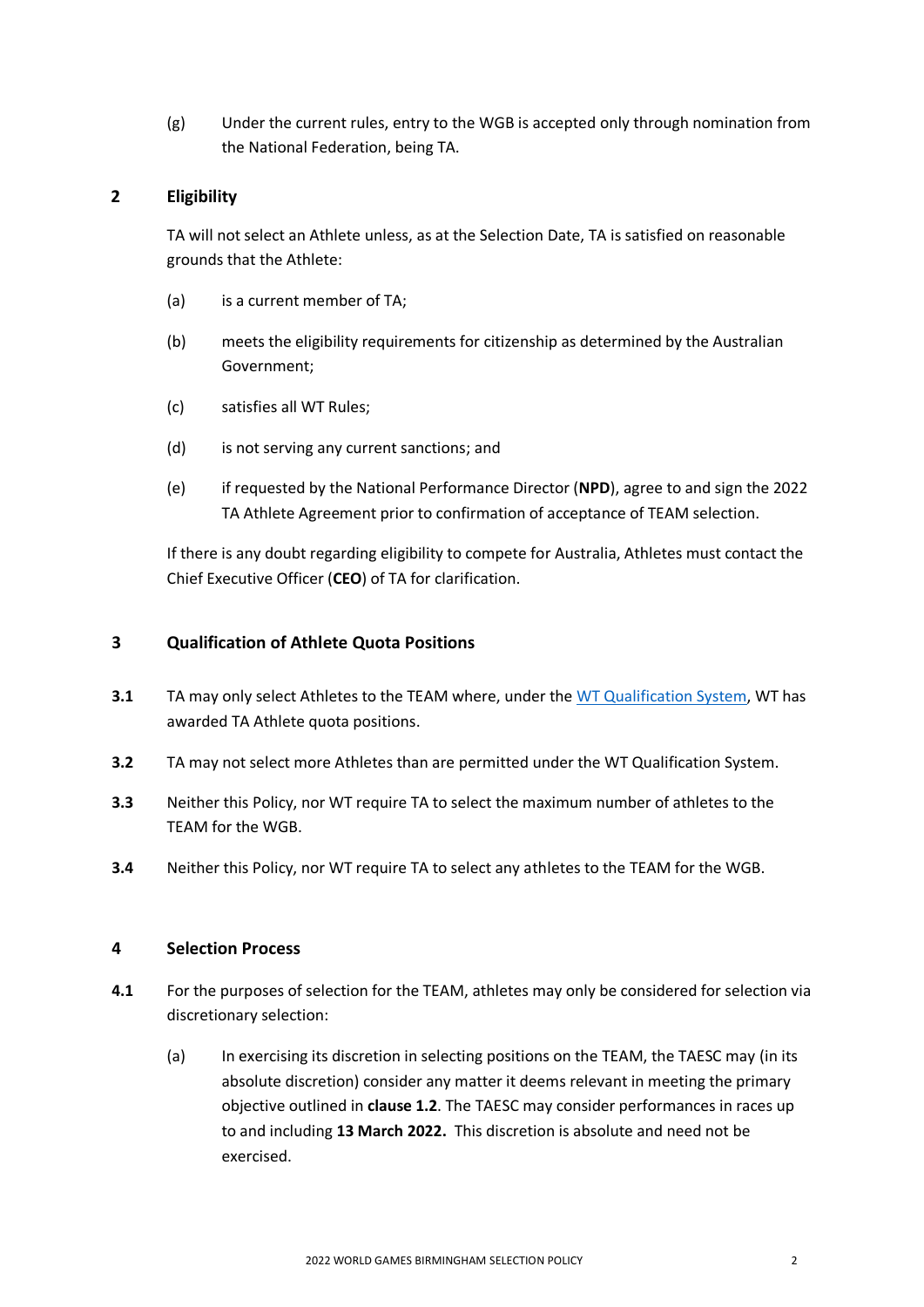- **4.2** All athletes must complete the online nomination form before the nominations closing date of **9am AEST Monday 14 March 2022.**
- **4.3** The online application form can be located here <https://forms.office.com/r/Nb1qbM7Dth>
- **4.4** All nominations must be made through this nomination link.

#### **5 Reserve Athletes**

- **5.1** The TAESC may identify additional Athletes of each gender as Reserve Athletes.
- **5.2** In exercising its discretion to select Reserve Athletes, the TAESC may (in its absolute discretion) consider any relevant matter.
- **5.3** Reserves may be ranked by the TAESC and will only be chosen from among eligible Athletes.
- **5.4** Athletes selected as a Reserve according to this Policy will not be members of the TEAM unless they replace a TEAM member by operation of this Policy OR additional quota spots become available from WT.

#### **6 Team Membership Conditions**

- **6.1** On selection to the TEAM, all Athletes, including named Reserve Athletes, must comply with the TA's Standard [Event/Team Representation Continuing Form, Fitness and Medical](http://www.triathlon.org.au/Assets/Triathlon+Australia+Digital+Assets/Athlete+Fitness+and+Medical+Obligations.pdf)  [Assessment Obligations,](http://www.triathlon.org.au/Assets/Triathlon+Australia+Digital+Assets/Athlete+Fitness+and+Medical+Obligations.pdf) dated November 2018.
- **6.2** If an Athlete does not meet either the requirements or obligations set out in TA's Standard Event/Team Representation Continuing Form, Fitness and Medical Assessment Obligations, TA may, via the discretion of the TAESC, exclude the Athlete from the selected Athletes and nominate a Reserve Athlete to replace the withdrawn Athlete.

## **7 Notification of Selections**

The TEAM for the WGB will be announced by TA on or about the week beginning **28 March 2022**.

#### **8 Funding**

The TEAM for the WGB is fully self-funded.

#### **9 Appeals**

An Eligible Athlete, who is not selected, may appeal that decision, under the [Triathlon](http://www.triathlon.org.au/Assets/Triathlon+Australia+Digital+Assets/2017+Triathlon+Australia+Appeals+Policy.pdf)  [Australia Appeals Policy,](http://www.triathlon.org.au/Assets/Triathlon+Australia+Digital+Assets/2017+Triathlon+Australia+Appeals+Policy.pdf) dated 2017.

## **10 Amendments**

The interpretation of this Policy is the sole province of the TA Board. This Policy may be amended at any time by TA if TA is of the opinion that such an amendment is necessary as a result of any change in WT guidelines, or to give effect to the Policy following discovery of a drafting error or oversight, or for any other reason determined to be in the best interests of TA by TA. TA is, and shall not be, responsible or liable in any way to any one as a result of